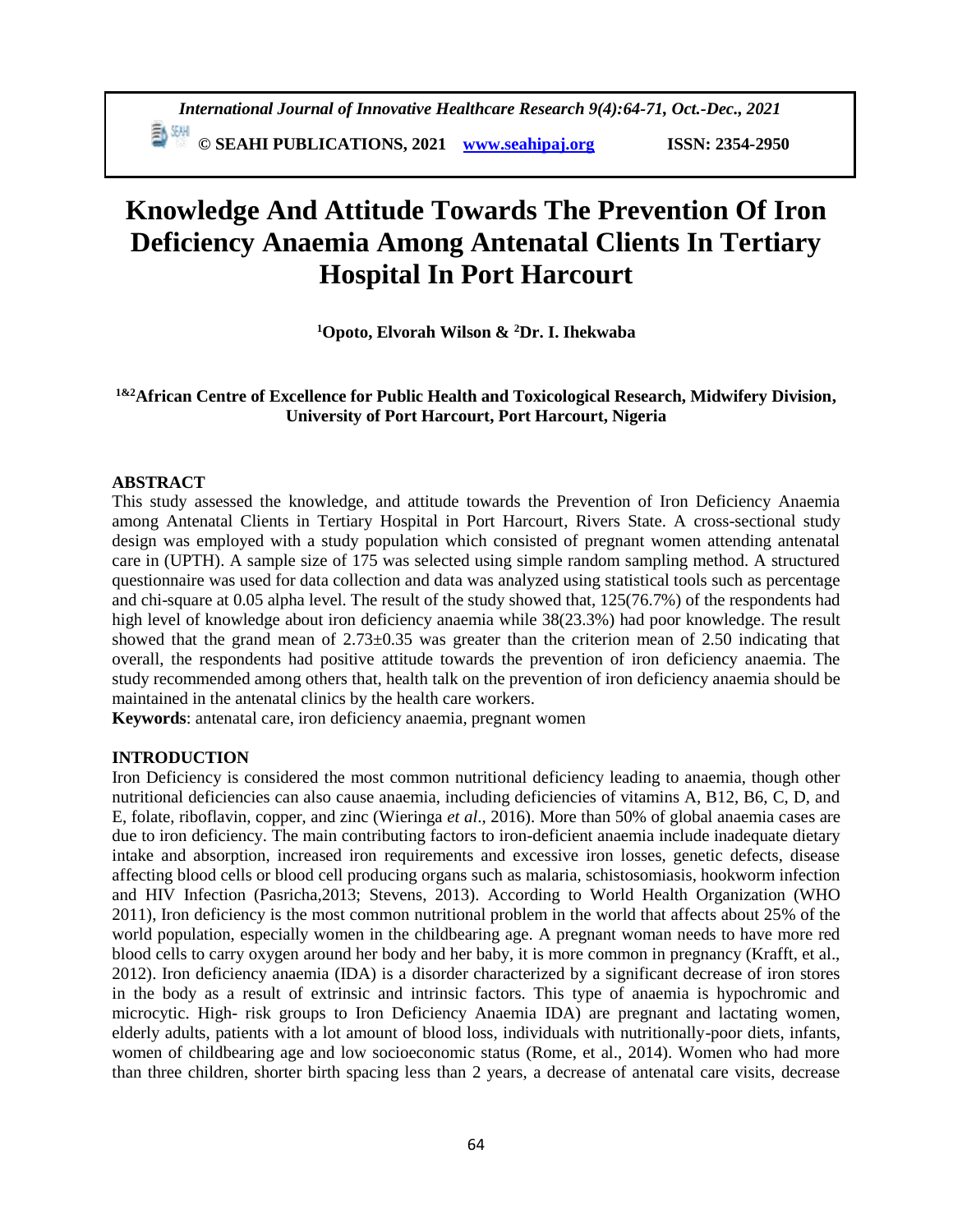intake of vegetables, fruits and animal source and having intestinal parasites are positively at a high risk to anaemia (Shill, 2014).

Iron deficiency anaemia during pregnancy is accompanied with features caused by lowered oxygen delivery to the tissues that include pallor, fatigue, depression, fainting, breathlessness, emotional instability, palpitation, headaches and hair loss. Besides, chronic Iron Deficiency Anaemia lowers the quality of life, work tolerance and productivity (Abbaspour, et al.2014, Balarajan, et al. 2011). Iron deficiency anaemia has a major impact on the health of the woman and her foetus, it also affects cognitive and motor development (Kozuki, Lee, & Katz, 2012). Moreover, it may be associated with a low birth weight of the foetus, premature labour, intrauterine growth retardation, and increased risk of maternal and prenatal mortality. An analysis of National Health and Nutrition Examinations Survey (NHANES) epidemiological data from the USA from 1999-2006 demonstrated an overall prevalence of IDA of nearly 18.0%. Iron deficiency was shown to increase from 6.9% to 14.3% to 28.4% across the three trimesters during pregnancy (Mei, et al, 2011). In the UK, a multicentre cross-sectional study estimated a 24.4% prevalence of maternal anaemia at some stage of the antenatal period (Barroso, et al, 2011).

The knowledge and practices of women towards the preventing iron deficiency anaemia may differ with an individual woman and their level of education (Myrada, 2010). In the absence of proper KAP, pregnant women may not have enough information about healthy living and eating habit, their medication, including the dosage regimen, side effects or a missed dose. Lack of information may compel them not to take the medication in the way it was intended, which in turn may result in therapeutic failure, adverse effects, additional expenditure on investigations and treatment, and even hospitalization (Devkota et al., 2017). A study revealed that anaemia can be prevented and controlled in pregnancy by improvement in knowledge and practice in diet and prophylactic treatment by iron-folic treatment, improvement in diet and treatment of worm infestation and malaria (Rao, 2005). Adequate Maternal knowledge of anaemia may encourage women to take iron supplements during pregnancy and after childbirth.

A systemic review suggests that an inadequate amount of research relevant to iron deficiency anaemia in pregnancy has been undertaken in Nigeria (Ugwu &Uneke, 2020). In Nigeria anaemia in pregnancy is a common problem with iron deficiency anaemia as the commonest cause. The review shows that the prevalence of iron deficiency anaemia among pregnant women in Nigeria is still high, ranging from 25% to 45.6%.

Pregnant women attending antenatal clinics in Nigeria are routinely put on iron supplementation throughout their pregnancy. However, the prevalence of anaemia among pregnant women is still high. Also, study conducted by Ogu and Ikimalo (2018) shows that about 73.5% of women at booking were anaemic as against 47.9%, at delivery which was probably due to iron supplementation and education during the period of ante-natal care. Adequate Maternal knowledge of anaemia may encourage women to take iron supplements during pregnancy and after childbirth. It has been observed that some pregnant women do not come back for a refill of their routine drugs during antenatal visit while others due to lack of adequate information and finance have turned to the use of herbal medicines such as 'Hospital too far', a local herb with no known scientific proof of its benefit as a means of boosting blood level. These and other factors could be the reason for the increase. It is therefore important for women to be aware of the risk and preventive measures of iron deficiency anaemia as it poses a great danger to the mother and the foetus. Pregnant women knowledge about iron deficiency anaemia and its risk to the foetus is very important as it can be a barrier factor or motivational factor on practice on prevention and iron supplement intake (Gowri, & Palanivel, 2017). Thus it is important for the researcher to carry out a study to find out the knowledge and attitude towards the prevention of iron deficiency anaemia in tertiary hospitals in Port Harcourt, Rivers State.

### **Research questions**

The following research questions were stated to guide the study:

- 1. What is the level of knowledge on the prevention of iron deficiency anaemia among pregnant women attending the ante-natal clinic at the University of Port Harcourt Teaching Hospital?
- 2. What is the attitude on the prevention of iron deficiency anaemia among pregnant women attending the ante-natal clinic at the University of Port Harcourt Teaching Hospital?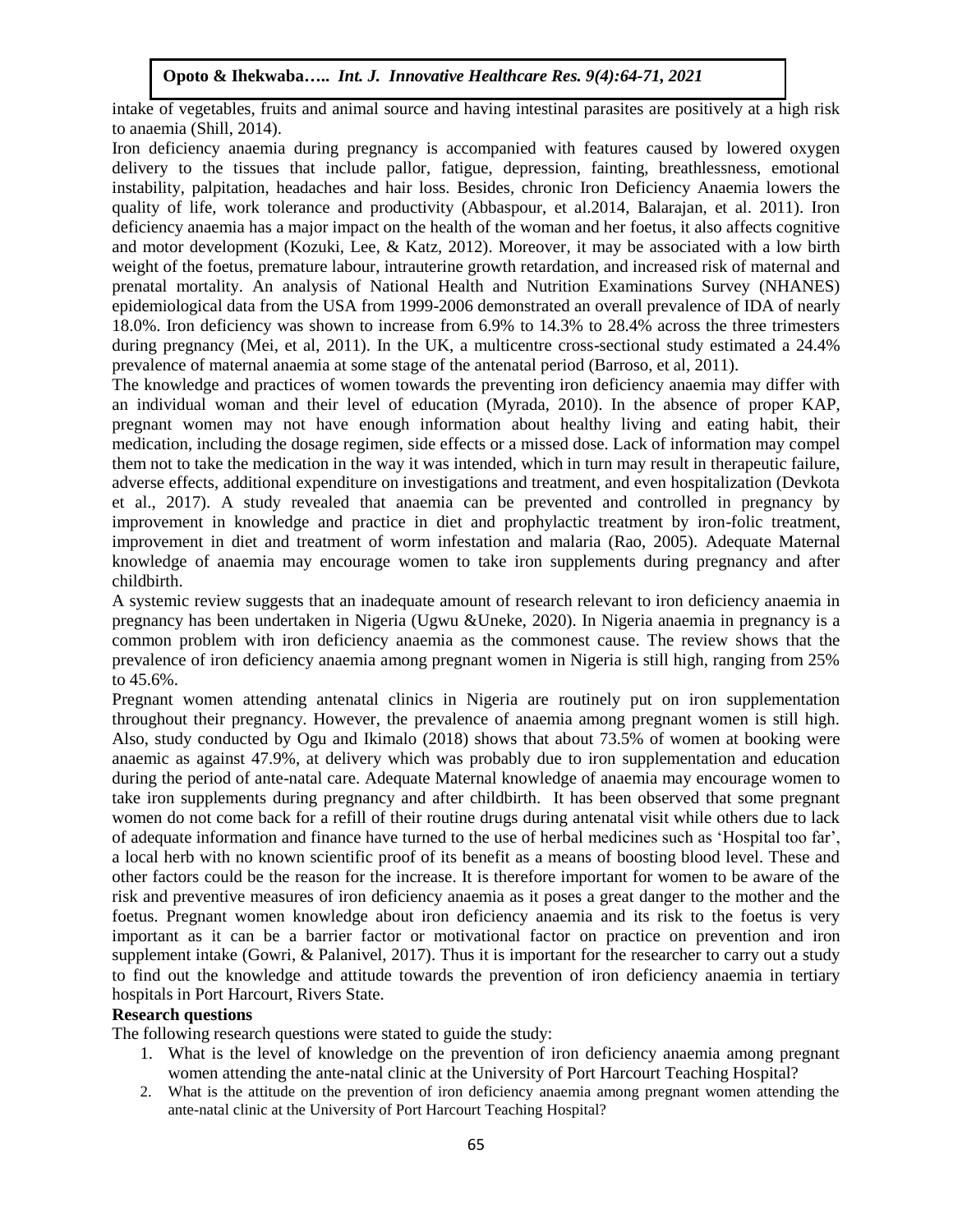- 3. What is the relationship between pregnant women knowledge of Iron deficiency anaemia and the prevention of Iron deficiency anaemia?
- 4. What is the relationship between attitude of pregnant women towards Iron deficiency anaemia and the prevention of Iron deficiency anaemia?

### **Hypotheses**

The following hypotheses were tested at 0.05 alpha level:

- 1. There is no significant relationship between pregnant women knowledge of Iron deficiency anaemia and the prevention of Iron deficiency anaemia.
- **2.** There is no significant relationship between attitude of pregnant women towards Iron deficiency anaemia and the prevention of Iron deficiency anaemia.

## **METHODOLOGY**

The cross-sectional research design was adopted with a study population which consisted of all pregnant women attending antenatal care (ANC) in the University of Port Harcourt Teaching Hospital, Rivers State during the time of the study. On average a total of 110 new mothers and 790 follow-up cases were seen at the antenatal clinic on a monthly bases. A sample size of 175 mothers were selected using the simple random sampling technique. Data was collected using a structured questionnaire with a reliability coefficient of 0.84. Data collected were analyzed using the IBM Statistical Product for Service Solution (SPSS V-25). Statistical tools such as frequency, percentage, mean and Chi-square at 0.05 level of significance.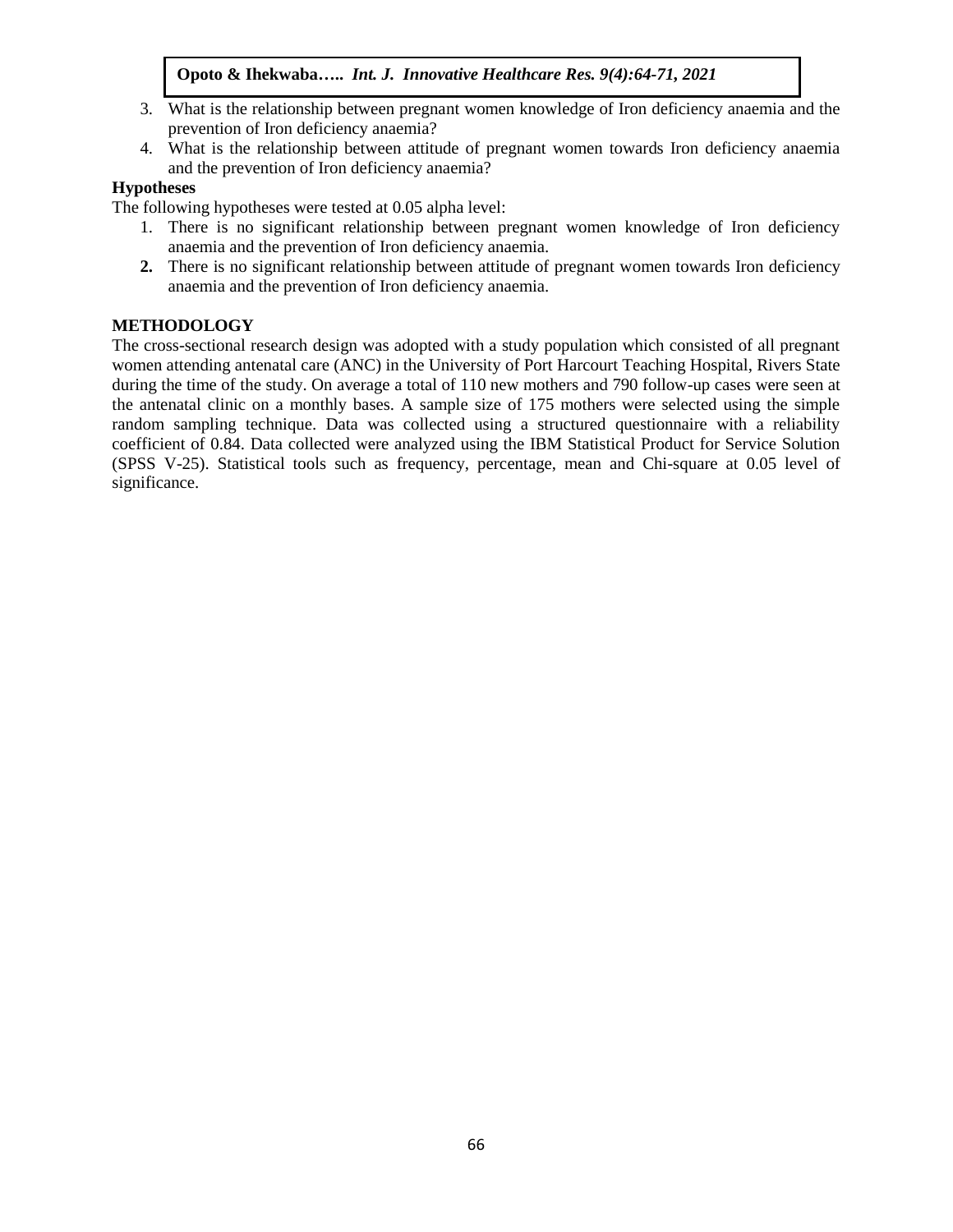**RESULTS**

The results of the study are presented below:

**Table 1: Knowledge of respondents on iron deficiency anaemia (n=163)**

| <b>Table 1. Knowledge of respondents on from deficiency anaelina</b> (n–103) |                      |             |  |  |  |  |  |
|------------------------------------------------------------------------------|----------------------|-------------|--|--|--|--|--|
| <b>Variable</b>                                                              | <b>Frequency</b> (n) | Percent (%) |  |  |  |  |  |
| Ever heard about iron deficiency anaemia                                     |                      |             |  |  |  |  |  |
| Yes                                                                          | 145                  | 89.0        |  |  |  |  |  |
| N <sub>o</sub>                                                               | 18                   | 11.0        |  |  |  |  |  |
| deficiency<br>with<br>Iron<br>anaemia<br>increases                           |                      |             |  |  |  |  |  |
| pregnancy                                                                    |                      |             |  |  |  |  |  |
| Yes                                                                          | 132                  | 81.0        |  |  |  |  |  |
| N <sub>o</sub>                                                               | 31                   | 19.0        |  |  |  |  |  |
| <b>Signs and symptoms of IDA</b>                                             |                      |             |  |  |  |  |  |
| Fatigue                                                                      | 133                  | 81.6        |  |  |  |  |  |
| Loss of appetite                                                             | 135                  | 82.8        |  |  |  |  |  |
| <b>Dizziness</b>                                                             | 156                  | 95.7        |  |  |  |  |  |
| Shortness of breath                                                          | 136                  | 83.4        |  |  |  |  |  |
| Weakness                                                                     | 159                  | 97.5        |  |  |  |  |  |
| Pale skin                                                                    | 37                   | 22.7        |  |  |  |  |  |
| <b>Causes of IDA</b>                                                         |                      |             |  |  |  |  |  |
| Poor nutrition                                                               | 159                  | 97.5        |  |  |  |  |  |
| Bleeding during pregnancy                                                    | 134                  | 82.2        |  |  |  |  |  |
| Multiple pregnancy                                                           | 11                   | 6.7         |  |  |  |  |  |
| No spacing between births                                                    | 159                  | 97.5        |  |  |  |  |  |
| <b>Effects of IDA on mothers</b>                                             |                      |             |  |  |  |  |  |
| Postpartum haemorrhage                                                       | 133                  | 81.6        |  |  |  |  |  |
| Low birth weight                                                             | 159                  | 97.5        |  |  |  |  |  |
| Susceptible to infection                                                     | 10                   | 6.1         |  |  |  |  |  |
| Foetal death                                                                 | 161                  | 98.8        |  |  |  |  |  |
| Abortion                                                                     | 10                   | 6.1         |  |  |  |  |  |
| Complication during birth                                                    | 135                  | 82.8        |  |  |  |  |  |
| <b>Effects of IDA on the babies</b>                                          |                      |             |  |  |  |  |  |
| Low birth weight                                                             | 137                  | 84.0        |  |  |  |  |  |
| Preterm delivery                                                             | 135                  | 82.8        |  |  |  |  |  |
| Foetal death                                                                 | 162                  | 99.4        |  |  |  |  |  |
| Anaemia in infancy                                                           | 161                  | 98.8        |  |  |  |  |  |
| Sources of Iron rich foods*                                                  |                      |             |  |  |  |  |  |
| Red meat                                                                     | 34                   | 20.9        |  |  |  |  |  |
| Liver                                                                        | 136                  | 83.4        |  |  |  |  |  |
| Chicken                                                                      | 9                    | 5.5         |  |  |  |  |  |
| Vegetables                                                                   | 163                  | 100         |  |  |  |  |  |
| Fish                                                                         | 6                    | 3.7         |  |  |  |  |  |
| Beans                                                                        | 5                    | 3.1         |  |  |  |  |  |
| Eggs                                                                         | 161                  | 98.8        |  |  |  |  |  |

Table 1 showed the knowledge of respondents on iron deficiency anaemia. The result showed that majority 145(89.0%) have ever heard about iron deficiency anaemia. The signs and symptoms of IDA known to the respondents were weakness (97.5%), dizziness (95.7%), shortness of breath (83.4%) and fatigue (81.6%) among others. The cause of IDA known to the respondents were poor nutrition (97.5%) and bleeding during pregnancy. The effects of IDA on mother known were foetal death (98.8%), low birth weight (97.5%) and complication during birth (82.8%) among others while effects on babies mentioned included anaemia in infancy (98.8%), low birth weight (84.0%) and preterm delivery (82.8%).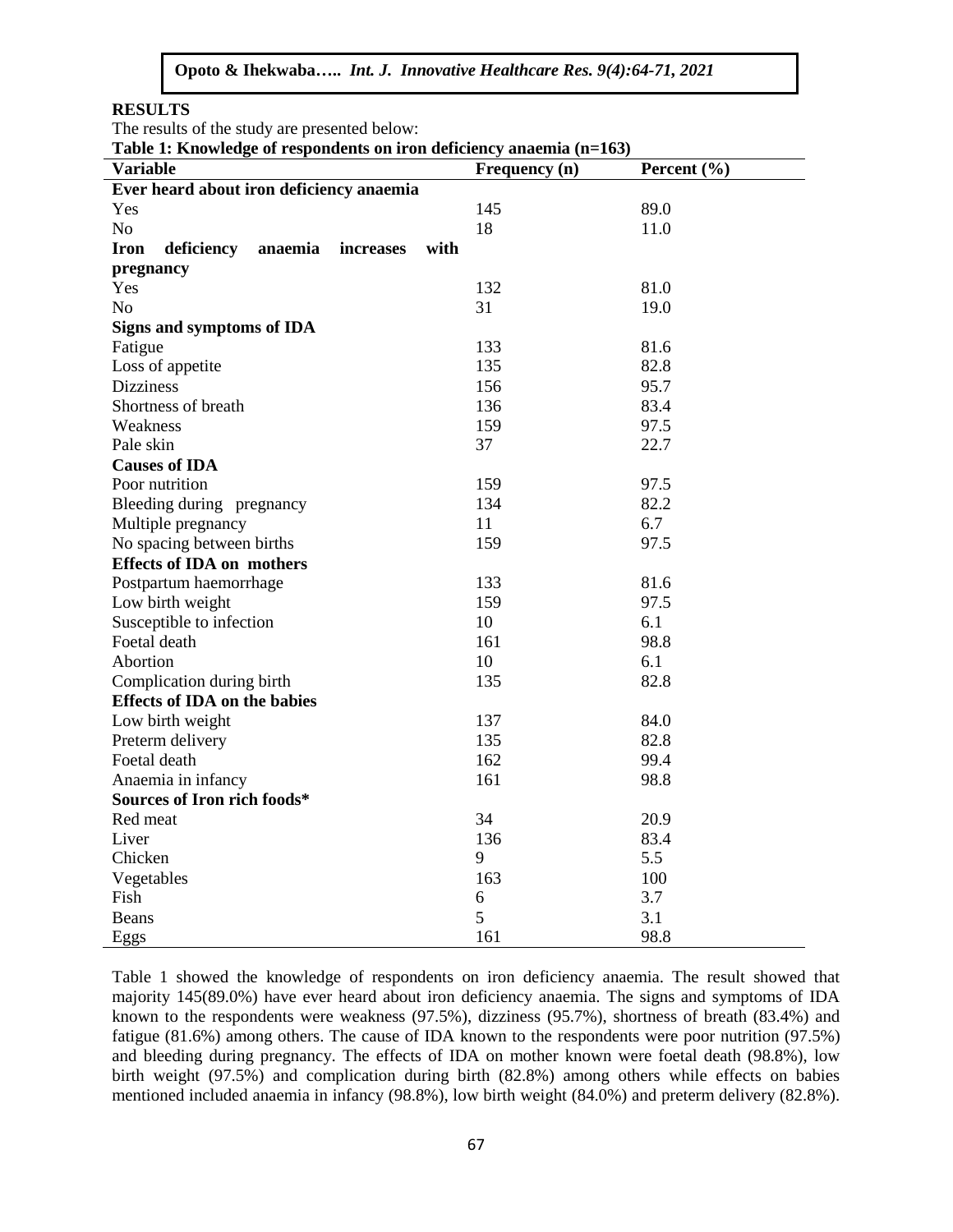The sources of iron rich foods known to the respondents included vegetables (100%), eggs (98.8%), and liver (20.9%) among others.



### **Fig 1: Level of knowledge among the respondents**

The result showed that 125(76.7%) of the respondents had high level of knowledge about iron deficiency anaemia while 38(23.3%) had poor knowledge.

| <b>Items</b>                                        | <b>SA</b> | A              | D            | <b>SD</b>      | <b>Mean</b> | S.D. |
|-----------------------------------------------------|-----------|----------------|--------------|----------------|-------------|------|
| Iron is important in food                           | 134       | 1              | 13           | 13             | 2.99        | .08  |
| Regular visit to the clinic for ANC is good for the | 160       | 2              |              | $\Omega$       | 2.99        | .11  |
| mother and baby.                                    |           |                |              |                |             |      |
| Iron supplement can affect the mother and baby's    | 105       | 41             | 16           | $\overline{1}$ | 2.81        | .61  |
| health.                                             |           |                |              |                |             |      |
| Drinking of tea, coffee, milk can affect iron       | -129      | 1              | 3            | 30             | 2.61        | .78  |
| absorption.                                         |           |                |              |                |             |      |
| Iron supplement can prevent IDA                     | 159       | 4              | $\theta$     | $\Omega$       | 2.98        | .13  |
| Pregnant mothers should take iron supplement in     | 130       | 32             | $\mathbf{1}$ | $\Omega$       | 2.80        | .41  |
| spite of healthy diet.                              |           |                |              |                |             |      |
| Any pregnant woman can be affected by IDA           | 129       | 32             | 2            | $\theta$       | 2.79        | .42  |
| Spacing of pregnancy can prevent IDA                | 2         | 31             | 2            | 128            | 1.41        | .81  |
| Iron deficiency can be prevented during pregnancy   | 158       | 4              |              | $\Omega$       | 2.98        | .15  |
| It is important to get information on IDA           | 161       | $\overline{2}$ | $\theta$     | $\Omega$       | 2.99        | .07  |
| <b>Grand mean/Standard deviation</b>                |           |                |              |                | 2.73        | 0.35 |

**Criterion mean = 2.50. <2.50 is negative attitude while ≥2.50 is positive attitude** 

Table 2 showed the attitude of the respondents regarding the prevention of IDA. The result showed that the grand mean of 2.73±0.35 was greater than the criterion mean of 2.50 indicating that overall, the respondents had positive attitude towards the prevention of iron deficiency anaemia.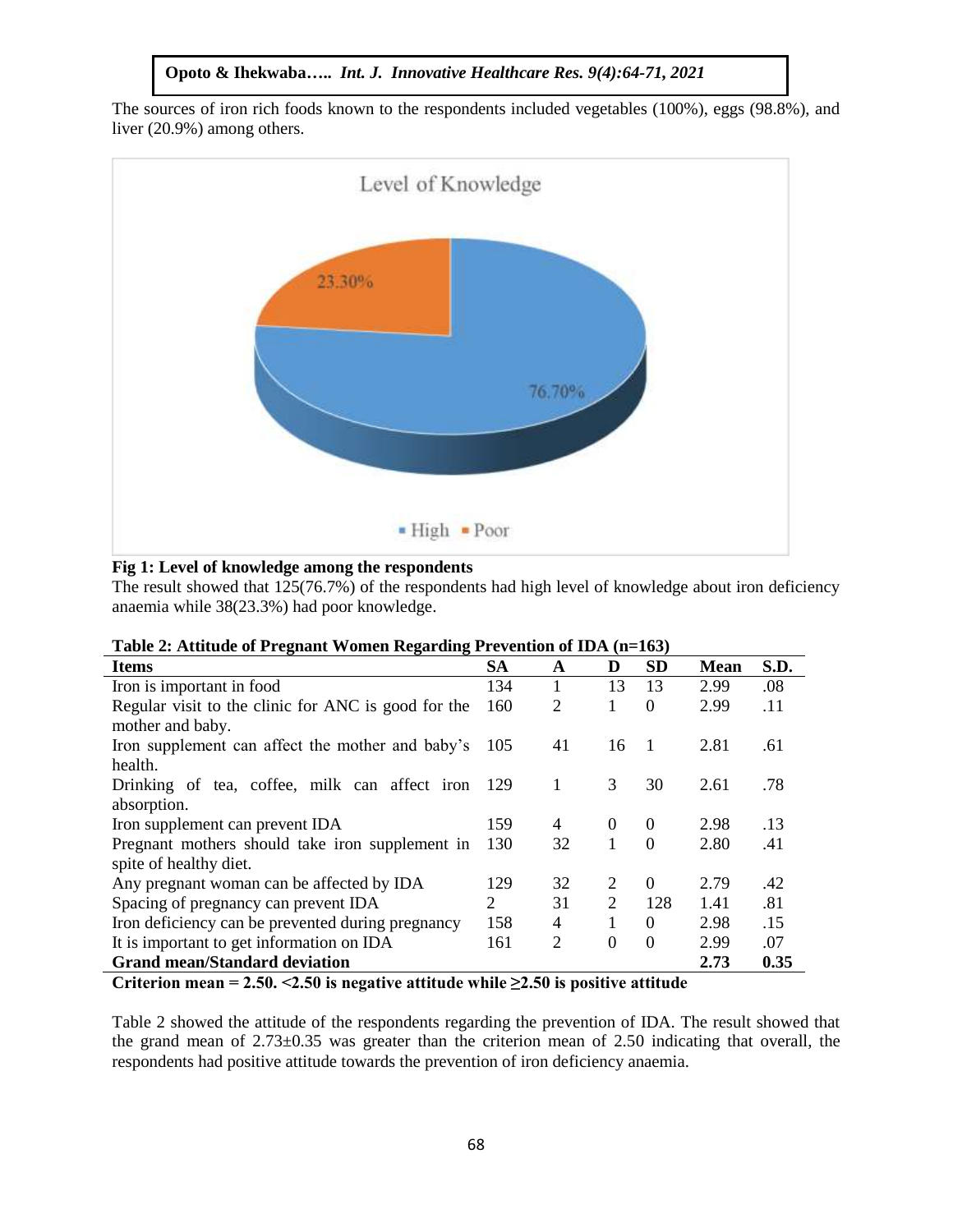**Opoto & Ihekwaba…..** *Int. J. Innovative Healthcare Res. 9(4):64-71, 2021*

| Prevention of Iron deficiency anaemia $(n=163)$ |                          |            |              |  |                 |         |                         |  |
|-------------------------------------------------|--------------------------|------------|--------------|--|-----------------|---------|-------------------------|--|
| Knowledge                                       | <b>Prevention of IDA</b> |            | <b>Total</b> |  | Df $X^2$ -value | p-value | <b>Decision</b>         |  |
|                                                 | N0                       | Yes        |              |  |                 |         |                         |  |
| High                                            | 1(0.8)                   | 124(99.2%) | 125(100)     |  | 125.56          | 0.00    | $Ho$ rejected           |  |
| Poor                                            | 32(84.2)                 | 6(15.8)    | 38(100)      |  |                 |         | H <sub>a</sub> accepted |  |
| Total                                           | 33(20.2)                 | 130(79.8)  | 163(100)     |  |                 |         |                         |  |
|                                                 |                          |            |              |  |                 |         |                         |  |

**Table 3: Chi-square test of relationship between Knowledge of Pregnant Women and the** 

Significant

The result showed the relationship between knowledge of pregnant women and the prevention of Iron deficiency anaemia. The result showed that there was a significant relationship ( $X^2$ -value = 125.56, df = 1, p-value = 0.00) between knowledge of pregnant women and the prevention of IDA as the p-value of 0.00 was lesser than the alpha level of 0.05. Thus, the null hypothesis which stated that there is no significant relationship between knowledge of pregnant women and the prevention of Iron deficiency anaemia was rejected and the alternate hypothesis accepted.

| Table 4: Chi-square test of relationship between attitude of pregnant women and the prevention of |  |
|---------------------------------------------------------------------------------------------------|--|
| Iron deficiency anaemia $(n=163)$                                                                 |  |

| <b>Attitude</b> | <b>Prevention of IDA</b> |           | <b>Total</b> | Df | $X^2$ -value | p-value | <b>Decision</b> |
|-----------------|--------------------------|-----------|--------------|----|--------------|---------|-----------------|
|                 | No                       | Yes       |              |    |              |         |                 |
| Positive        | 29(22.5)                 | 100(77.5) | 129(100)     |    | 191          | 0.23    | $Ho$ accepted   |
| Negative        | 4(11.8)                  | 30(88.2)  | 34(100)      |    |              |         | $Ha$ rejected   |
| Total           | 33(20.2)                 | 130(79.8) | 163(100)     |    |              |         |                 |

Not significant

The result showed the relationship between attitude of pregnant women and the prevention of Iron deficiency anaemia. The result showed that there was no significant relationship  $(X^2$ -value = 1.91, df = 1, p-value  $= 0.23$ ) between attitude of pregnant women and the prevention of IDA as the p-value of 0.23 was greater than the alpha level of 0.05. Thus, the null hypothesis which stated that there is no significant relationship between attitude of pregnant women and the prevention of Iron deficiency anaemia was accepted and the alternate hypothesis rejected as there was no significant relationship.

### **DISCUSSION OF FINDINGS**

The findings of the study are discussed below:

The findings of this study showed that, majority 145(89.0%) have ever heard about iron deficiency anaemia, the top in the list of sources of information was health workers (79.8%), followed by print materials and radio (33.7%) each; overall, 125(76.7%) of the respondents had high level of knowledge about iron deficiency anaemia while 38(23.3%) had poor knowledge. The finding of this study is in line with that of Shahzad *et al*. (2017) whose study on related subject in Pakistan showed that majority of the respondents (75%) had good knowledge about the symptoms of anaemia, knew its causes, knew about prevention and iron-rich food source, knew about the food and beverages that aided or hindered the absorption of dietary iron. The signs and symptoms of IDA known to the respondents were weakness (97.5%), dizziness (95.7%), shortness of breath (83.4%) and fatigue (81.6%) among others. The cause of IDA known to the respondents were poor nutrition (97.5%) and bleeding during pregnancy. The effects of IDA on mother known were foetal death (98.8%), low birth weight (97.5%) and complication during birth (82.8%) among others while effects on babies mentioned included anaemia in infancy (98.8%), low birth weight (84.0%) and preterm delivery (82.8%). The sources of iron rich foods known to the respondents included vegetables (100%), eggs (98.8%), and liver (20.9%) among others. The finding of this study is also similar to that of Muhammed (2018) whose study on the knowledge, Attitude and practices of pregnant women regarding iron deficiency anaemia in a rural area of Lahore, Pakistan showed that the participants had great information towards anaemia, iron-rich foods and iron supplementation and 79.74% had properly said that green vegetables are a decent well spring of iron. The finding of this study is also in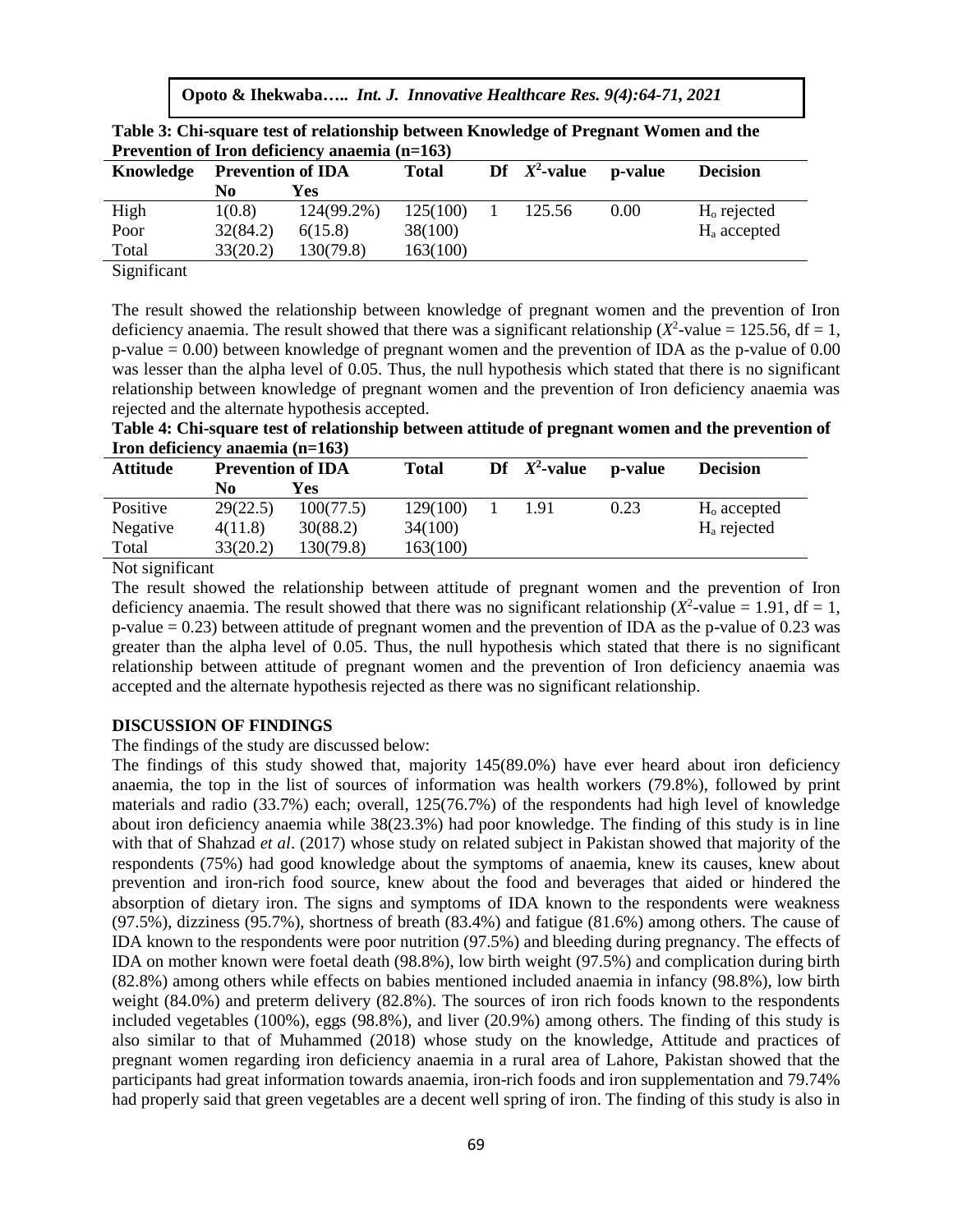line with that of Hewawaduge et al, (2019) whose study among pregnant women in District General Hospital, Matara, Sri Lanka revealed a considerable knowledge of pregnant mothers with respect to meaning, causes, signs and iron-rich food sources of 1DA. This similarity found between the present study and the previous ones could be due to the fact that the both studies were conducted among similar population which are pregnant women.

The finding of this study showed that the grand mean of 2.73±0.35 was greater than the criterion mean of 2.50 indicating that overall, the respondents had positive attitude towards the prevention of iron deficiency anaemia. This finding may not be surprising as it is possible that the good knowledge the respondents had about iron deficiency anaemia was expressed in their attitude towards its prevention. The findings of the study is in consonance with that of Shahzad *et al*. (2017) whose study on related subject in Pakistan showed that the respondents had a positive attitude towards iron deficiency anaemia. The finding of this study is also in line with that of Muhammed (2018) whose study on the knowledge, Attitude and practices of pregnant women regarding iron deficiency anaemia in a rural area of Lahore, Pakistan showed that the pregnant women showed positive attitude regarding prevention of anaemia. However, the finding of this study is not in line with that of Gowri et al. (2017) whose study conducted in Tertiary care centre in South India showed negative attitude of respondents which were expressed in wrong beliefs and myths about iron intake. The variation in the present study and that of Gowri and colleagues could be explained by the difference in the study location.

### **CONCLUSION**

Based on the findings of the study, it was concluded that the pregnant women attending ante-natal care at the University of Port Harcourt Teaching Hospital, Port Harcourt, have high level of knowledge about iron deficiency anaemia including its causes, signs and symptoms of IDA, its effects and sources of iron rich foods. The respondents also showed positive towards the prevention of iron deficiency anaemia.

### **RECOMMENDATIONS**

Based on the findings of the study, the following recommendations were put forward:

- 1. Despite the fact that there was high level of knowledge among the respondents, health talk on the prevention of iron deficiency anaemia should be one of the frequently discussed subjects in the antenatal clinics by the health care workers.
- 2. Some of the reason given by mothers for not taking Iron supplement was the belief that Iron drugs will make their baby big hence, proper counselling by health care personnel to correct this misconception.
- 3. The government should make more effort to ensure the prices of foods are reduced to enable pregnant women, even those at the grass root to be able to purchase the necessary foods they needed for the prevention of iron deficiency anaemia.

### **REFERENCES**

- Abbaspour, N., Hurrell, R., & Kelishadi, R. (2014). Review on iron and its importance for human health. *J Res Med Sci*ence, 19:164–174.
- Balarajan, Y., Ramakrishnan, U., Ozaltin, E., Shankar, A. & Subramanian,V. (2011): Anaemia in lowincome and middle-income countries. *The Lancet*, 378, 2123.
- Devkota R., Khan, M, Alam K, Sapkota B. & Devkota D. (2017). Impacts of counseling on knowledge, attitude and practice of medication use during pregnancy. *BMC Pregnancy and Childbirth*.
- Gowri, D., Sakthi, D., & Palanivel, C. (2017). Influence of Awareness and Attitude about Anemia and Iron Supplements on Anemic Status of Pregnant Women Attending a Tertiary Care Centre in South India. Journal of Contraceptive Studies.
- Hewawadugu D., Janitha, W., Kosala, L., Lasitha, A., Sachintha, S., & Badurakuda, S. (2018). Knowledge abouth Iron Deficiency Anaemia Among Pregnant mothers. Global health conference; vol. 2 pp 1-9.